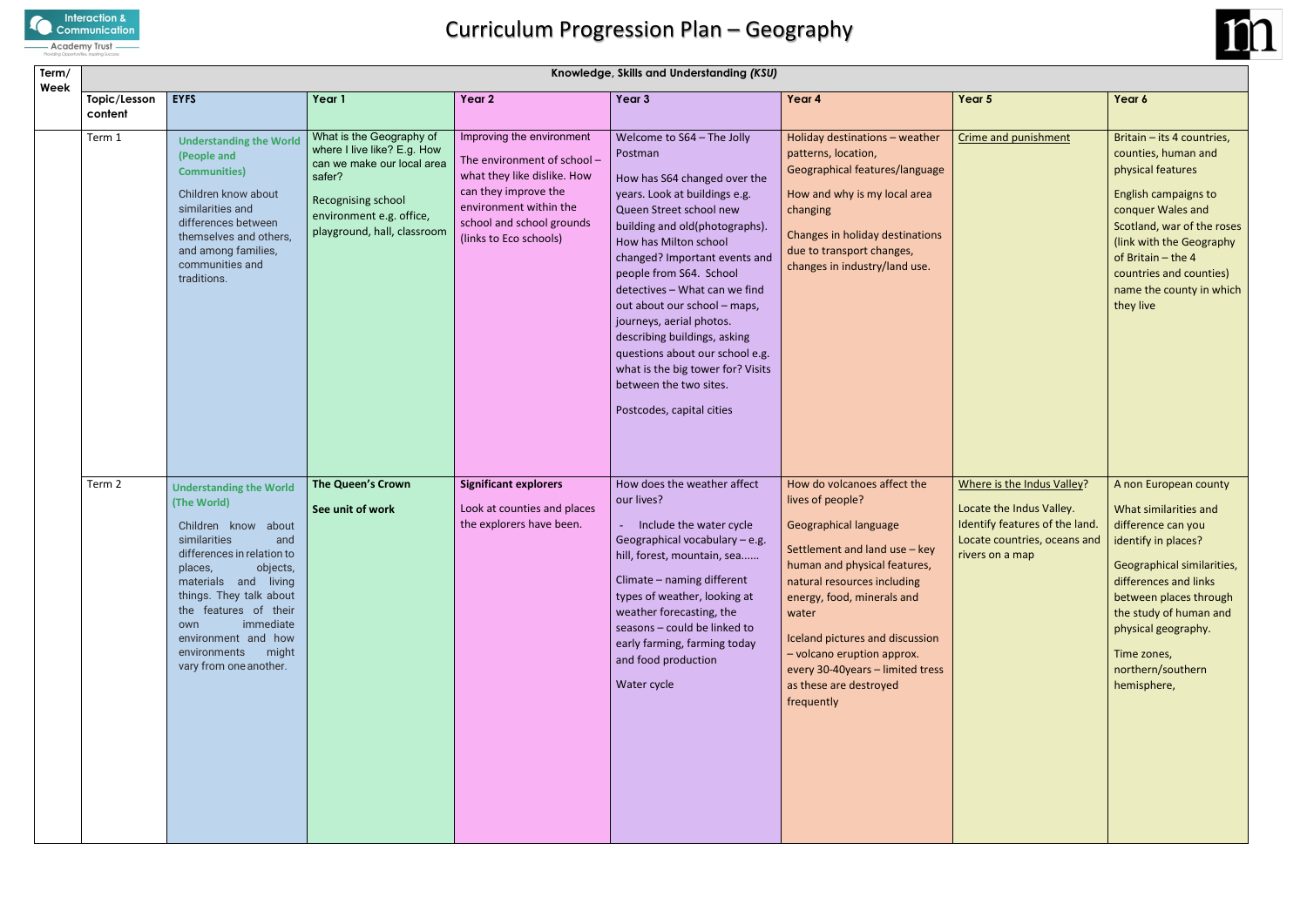

## Curriculum Progression Plan – Geography

|  |  |  | Going to the seaside- Why<br>do we like being beside the<br>seaside so much?<br>Places we visit for holidays<br>- look at postcards, photos<br>identify places on maps,<br>globes. What is it like going<br>to the seaside – things to<br>do, sea, beach etc. How do<br>we get there?<br>Compare places and<br>activities using photos,<br>video clips etc.<br>Geographical Vocabulary - | Look at London now. Name<br>features/key places.<br>Compare places using<br>photos, video clips etc.<br>Geographical Vocabulary,<br>identifying places on the<br>globe or maps of the world. | How did the Romans get to<br>Britain?<br>Where did the Romans come<br>from - maps, atlas, globe (green<br>is the land, blue is the sea.<br>Which seas did they cross and<br>how. | Key human and physical<br>features, natural resources<br>including energy, food, minerals<br>and water<br>Look at countries of Europe<br>Place names and changes over<br>time.<br>Compare/contrast a locality in<br>Europe to one in Britain. | Name a<br>describi<br>countrie<br>Earthqu<br>Maps/g<br>digital/<br>locate c<br>describ<br>Similari<br>betwee<br>a regior<br>country |
|--|--|--|------------------------------------------------------------------------------------------------------------------------------------------------------------------------------------------------------------------------------------------------------------------------------------------------------------------------------------------------------------------------------------------|----------------------------------------------------------------------------------------------------------------------------------------------------------------------------------------------|----------------------------------------------------------------------------------------------------------------------------------------------------------------------------------|-----------------------------------------------------------------------------------------------------------------------------------------------------------------------------------------------------------------------------------------------|-------------------------------------------------------------------------------------------------------------------------------------|
|--|--|--|------------------------------------------------------------------------------------------------------------------------------------------------------------------------------------------------------------------------------------------------------------------------------------------------------------------------------------------------------------------------------------------|----------------------------------------------------------------------------------------------------------------------------------------------------------------------------------------------|----------------------------------------------------------------------------------------------------------------------------------------------------------------------------------|-----------------------------------------------------------------------------------------------------------------------------------------------------------------------------------------------------------------------------------------------|-------------------------------------------------------------------------------------------------------------------------------------|



e and locate countries – ibing features of these  $r$ ies.

quakes.

- /globes/atlases and l/computer mapping to countries and
- be features.
- Irities and differences een a region in Britain, on in a European

Countries of Europe, main cities, seas, weather and climate (change in climate from Ice Age to present day), coasts, rocks, weathering and soil.

Recognise that Europe is made up of a number of different countries. Focus on a couple of countries – climate, coast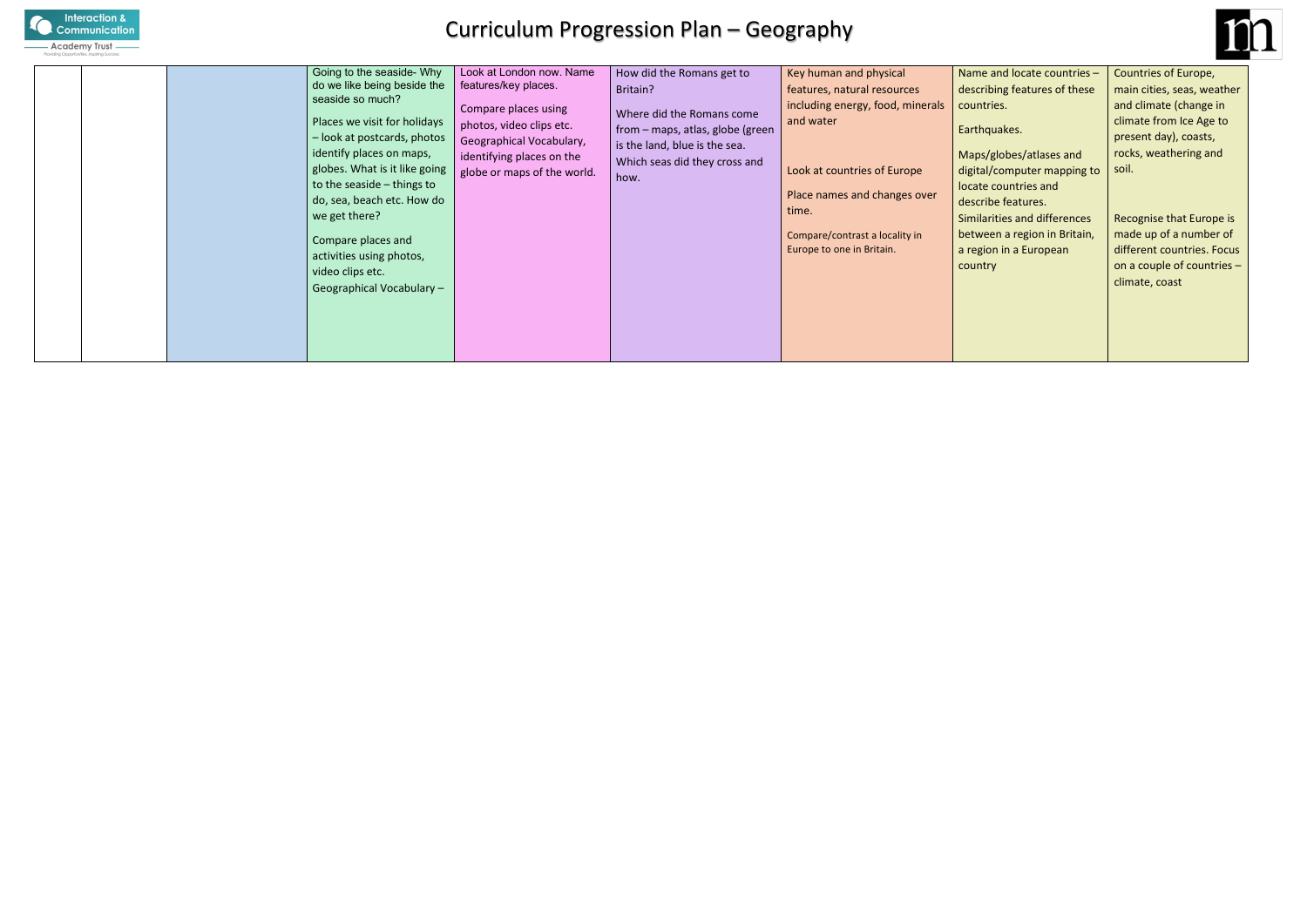

|  | coast, sea, beach, cliff, |  |  |
|--|---------------------------|--|--|
|  | seasons, weather, harbour |  |  |
|  |                           |  |  |
|  |                           |  |  |
|  |                           |  |  |
|  |                           |  |  |
|  |                           |  |  |
|  |                           |  |  |
|  |                           |  |  |
|  |                           |  |  |
|  |                           |  |  |
|  |                           |  |  |
|  |                           |  |  |
|  |                           |  |  |
|  |                           |  |  |
|  |                           |  |  |
|  |                           |  |  |
|  |                           |  |  |
|  |                           |  |  |
|  |                           |  |  |
|  |                           |  |  |
|  |                           |  |  |
|  |                           |  |  |
|  |                           |  |  |
|  |                           |  |  |
|  |                           |  |  |
|  |                           |  |  |
|  |                           |  |  |
|  |                           |  |  |
|  |                           |  |  |
|  |                           |  |  |
|  |                           |  |  |
|  |                           |  |  |
|  |                           |  |  |
|  |                           |  |  |
|  |                           |  |  |
|  |                           |  |  |
|  |                           |  |  |
|  |                           |  |  |
|  |                           |  |  |
|  |                           |  |  |
|  |                           |  |  |
|  |                           |  |  |
|  |                           |  |  |
|  |                           |  |  |
|  |                           |  |  |
|  |                           |  |  |
|  |                           |  |  |
|  |                           |  |  |
|  |                           |  |  |
|  |                           |  |  |
|  |                           |  |  |
|  |                           |  |  |
|  |                           |  |  |
|  |                           |  |  |